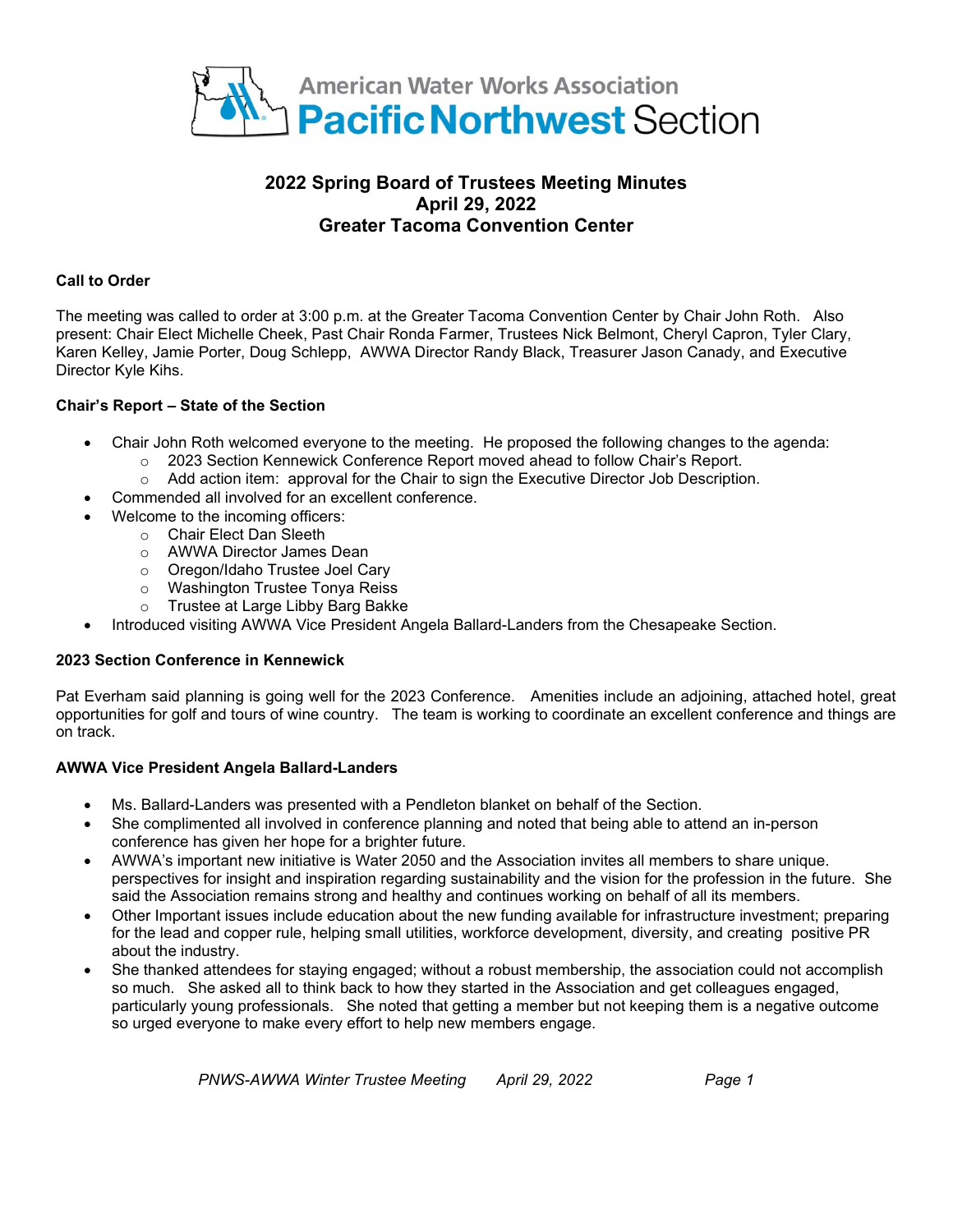• Drinking Water Week is May 1-5 with the slogan There When You Need It." Materials are on the website.

# **Association Director Report – Randy Black**

- Expressed thanks to Angela Ballard-Landers for joining the conference from her home in Maryland.
- Congratulated James Dean for joining the AWWA Board as Association Director.
- Cybersecurity is a focal point for AWWA; Congress has addressed the issue and noted the weakest link now is water infrastructure; we will be working on addressing protection needs of members.
- Infrastructure Investment Act means 85 billion dollars will be coming our way; a priority criterion for applications will be those from disadvantaged communities. AWWA will be keeping up as more information is made available.
- Visited Indianapolis as visiting officer and had a wonderful reception and the opportunity to share information about PNWS.
- Thanked all for their support as this was one of the most satisfying and gratifying things in his career.

# **Financial Update – Jason Canady**

- Complete financial report was e-mailed to Board members.
- Finances for the first quarter are looking slim.
- Conference attendance looks strong, and we may have met the target for conference revenue.
- The Board still needs to determine whether funding will be available for travel requests to ACE.
- Committees are urged to continue collecting projected income.

#### **Consent Item – Winter Trustee Minutes**

# **Motion: Farmer moved to approve the minutes from the 2021 Winter Trustee Meeting, seconded by Clary. Motion carried unanimously.**

#### **Action Items:**

# **Rules of Procedure Approval**

Roth noted this was the next logical progression after the recent Bylaws update. A collaborative approach was taken, including many stakeholders. There was much comment and excellent feedback and the ROPs were workshopped by the board and general membership comments were incorporated into this final draft.

#### **Motion: Belmont moved to approve the Rules of Procedure as amended, seconded by Porter. Motion carried unanimously.**

# **Executive Director Job Description**

Roth noted the job description is referenced in the ROPs; the description presented has had HR and legal approval from AWWA as well as Board review.

#### **Motion: Farmer moved to authorize the Chair to sign the Executive Director Job Description and to approve job description, seconded by Belmont. Motion carried unanimously.**

#### **Recess**

The meeting was adjourned at 3:28 for the purpose of a break prior to the presentation of awards. The meeting was reconvened at 4:00

*PNWS-AWWA Winter Trustee Meeting April 29, 2022 Page 2*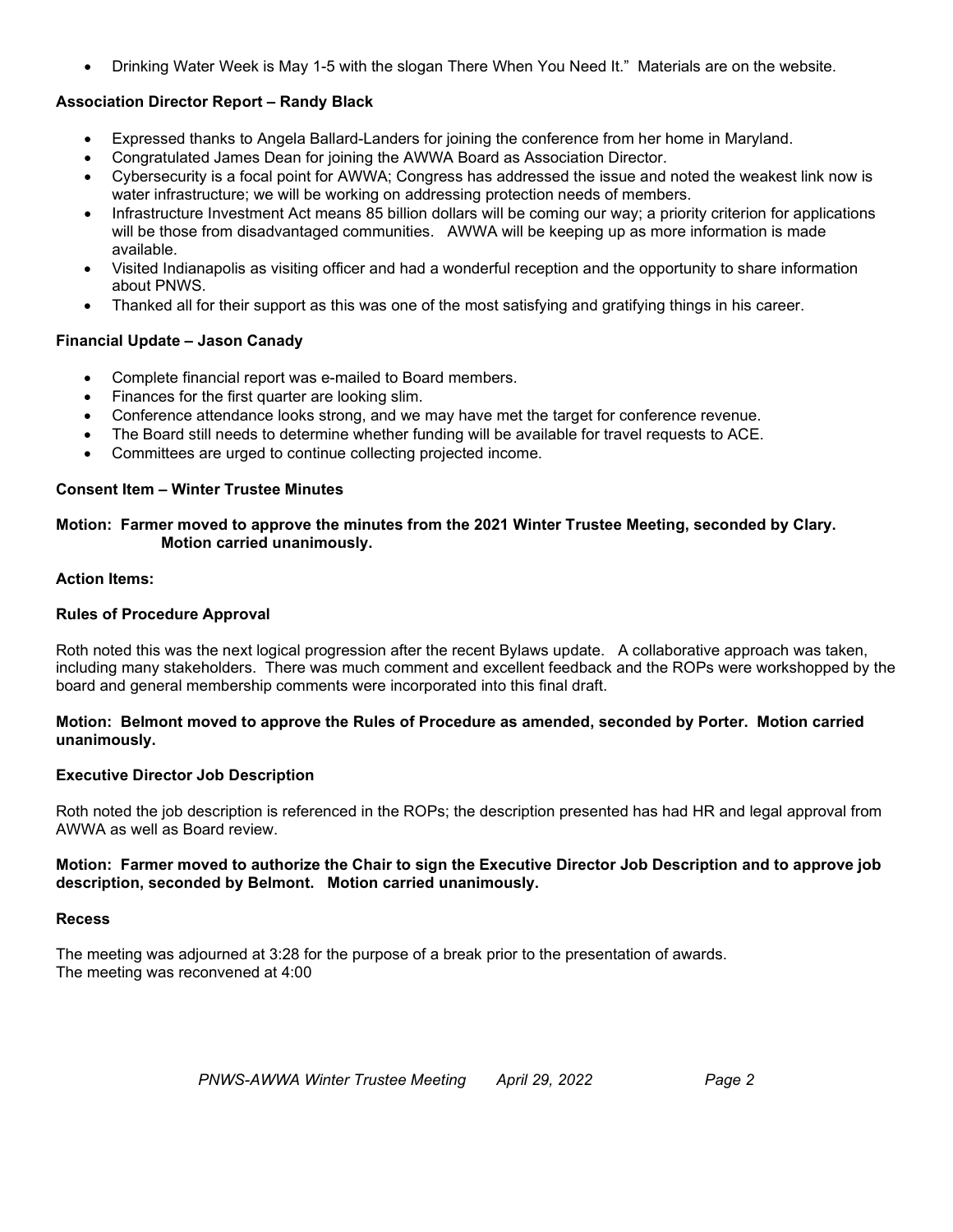# **Award Presentations**

#### **Lechner Award of Excellence**

#### Lechner Award of Excellence – John Roth, Kristin Kihs

Chair Roth noted this award is presented annually to recognize a Section Service Provider such as a vendor or consultant who has demonstrated exemplary service to the drinking water community and to AWWA's mission and goals. Although a Section award, the recipient is also submitted to the Association for national consideration. This year's winner has been selected as the national award winner as well and will be attending ACE in San Antonio to receive their national award.

The AWWA MAC Council Awards Committee selects the national awards. Kristen Kihs, the national MAC Council Chair, was introduced to announce this year's recipient.

Mrs. Kihs stated that this year's recipient of both the Section and Association's John Lechner Award of Excellence is the first woman to receive the Association's award. The awardee has been an AWWA member for over 15 years, has volunteered her time in numerous section and national committees, is a past Trustee of the Section and currently serves on the AWWA Board as a Service Provider Director at Large. She presented the award, with congratulations, to Corianne Burnett, an accomplished engineer, mother and a great friend.

#### **Diversity and Inclusion Award – John Roth**

Chair Roth stated his pleasure in presenting the Section's first annual Diversity and Inclusion Award which was created to recognize an individual, group, or organization that has created, promoted and maintained diversity and inclusion by establishing an environment that recognizes, encourages, and effectively utilizes each individual's talents.

The recipient is a recognized leader in equity within the water industry and began by creating opportunities for women's leadership through co-founding the Women in Leadership Symposium. She now serves as a minority evaluator for the City of Portland, leads equity programs on capital projects for the Portland Water Bureau and Portland Bureau of Environmental Services, and serves as president and co-founder of Women Leading Water, which takes an intersectional approach to promoting equity in the water industry.

She has presented on equity, diversity, and bias at numerous local and regional conferences, ranging from local operator trainings to a keynote presentation at the CA-NV American Water Works Association conference. She also presented multiple times at the Section conference within its inaugural Diversity & Inclusion technical track. Her equity and inclusion trainings and presentations have reached thousands of technical professionals at organizations including municipal agencies, consulting firms, and professional associations. These trainings incorporate evolving best practices for the water industry and help foster diversity and inclusion.

She has been working for ten years seeking ways to make our communities more equitable and livable. She has said, "When I am at my best, I enable people to leap from where they are to a whole new vantage point. That new perspective makes the impossible possible." He then presented the inaugural Diversity and Inclusion Award to Nicki Pozos.

#### **A.P. Black Award – Angela Ballard-Landers**

**Ms. Ballard-Landers noted the** A.P. Black Award was established in 1967 in honor of Dr. A.P. Black to recognize outstanding research contributions to water science and water supply rendered over an appreciable period of time. While this award is presented annually at AWWA's Annual Conference and Exposition, the Association wants to share the good news that this year's recipient, Melinda Friedman, is from the Pacific Northwest Section.

Throughout her distinguished career in the drinking water industry, Melinda Friedman has helped improve public health for millions of people through her tremendous contributions to vital research on drinking water quality. She has been able to personally implement practical application of her work by providing technical resolution to several system challenges, including two of the most high-profile distribution system upsets: the 2014 Flint, MI and 2002 Washington, DC lead release events. Furthermore, her specific research outcomes were adopted by the AWWA Partnership for Safe Water